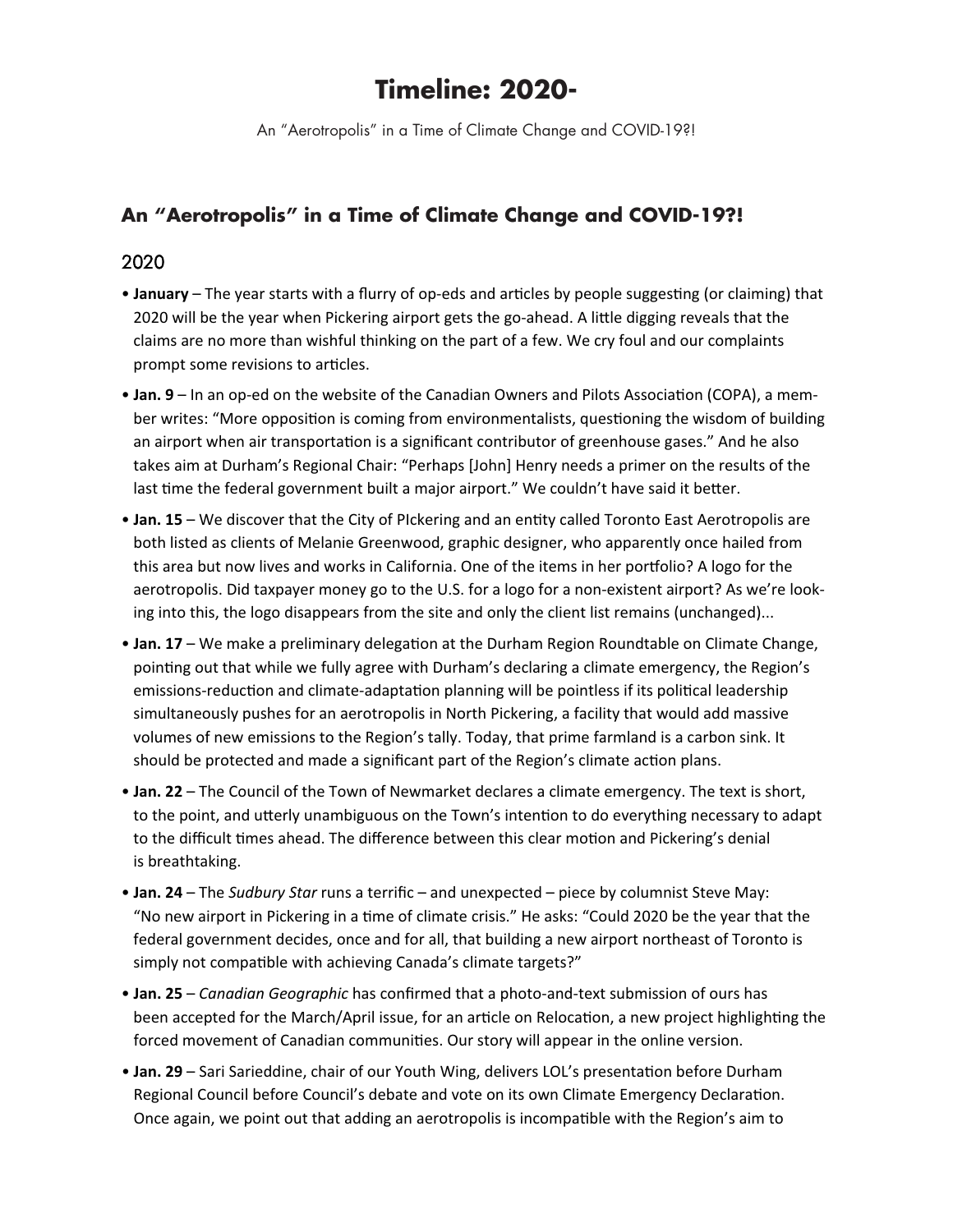reduce its greenhouse gas emissions. There is some pushback to the motion by two councillors, an impassioned response by one mayor, and the motion carries, 23-2. The degree of overall commitment, however, remains unclear.

- Cadillac Fairview and Armadale Co. Ltd. (owned by the Sifton family) announce that the 170-acre Toronto Buttonville Municipal Airport site will be sold. Cadillac Fairview claims it wants to concentrate on developments in downtown Toronto. There is no word from Armadale, but the years of unproductive wrangling with the Town of Markham and the OMB over the new site plan surely played a role in the decision.
- **Feb. 3** A letter is sent as a follow-up to the Jan. 29 Regional Council meeting, providing Ajax Mayor Shaun Collier with information he requested regarding constraints on successful vertical farming in North Pickering. The regional chair and all councillors are copied. (No one acknowledges or replies.)
- **Feb. 24** We send letters to all federal ministers, explaining the situation on the Lands, showing (where pertinent) how the health of the Lands tallies with certain aspects of their mandate, and (in case of a pro-airport KPMG report) asking them, as Cabinet members, to vote to protect this farmland.
- **Mar. 5** Transport Canada quietly releases the KMPG report, 400+ pages covering the period 2016-2036. The release takes place 48 years and 3 days after the original airport announcement...
- The Department does not issue a media release.
- Our Pickering-Uxbridge MP does put out a news release and a powerful one: "The report states that no decision has been made to develop an airport on the Pickering Lands, and that there will be no immediate need for an airport until at least 2038 [sic] ... Transport Canada will retain the land for future consideration. ... Any decision on the future of the Pickering Lands will be made based on a sound business case and demonstrated aviation demand and capacity, as well as a thorough analysis of several regional and national factors, including environmental impact."
- MP O'Connell, adds: "An airport in PIckering cannot, and should never have been, a substitute for a real job creation and economic growth strategy that would benefit our community now. Infrastructure projects of this scale can only be viable under the right conditions, and cannot be rushed or manipulated to fit local strategic planning. The KPMG Aviation Sector Analysis clearly articulates that there is no demand for the immediate development of an airport. ... The facts are evident and publically available. It's time for all levels of government to work together to create real economic prosperity and opportunity for our community, while protecting our environment, fighting climate change and supporting our agricultural industry."
- We go through the Report with a fine tooth comb. It is heavily redacted in parts, but not so heavily as to hide the overall conclusion: KPMG found that "a new airport is not expected to be required in southern Ontario prior to 2036 to meet the forecast demand." And it states clearly that, with modifications and modest expansions to existing facilities in the Southern Ontario Airports Network, there will be a considerable gap in 2036 between the capacity available and the [smaller] demand that can be expected. The gap is so great that it becomes immediately clear that an airport at Pickering may *never* be needed, and that Transport Canada's continued insistence on dangling the airport carrot has lost any justification.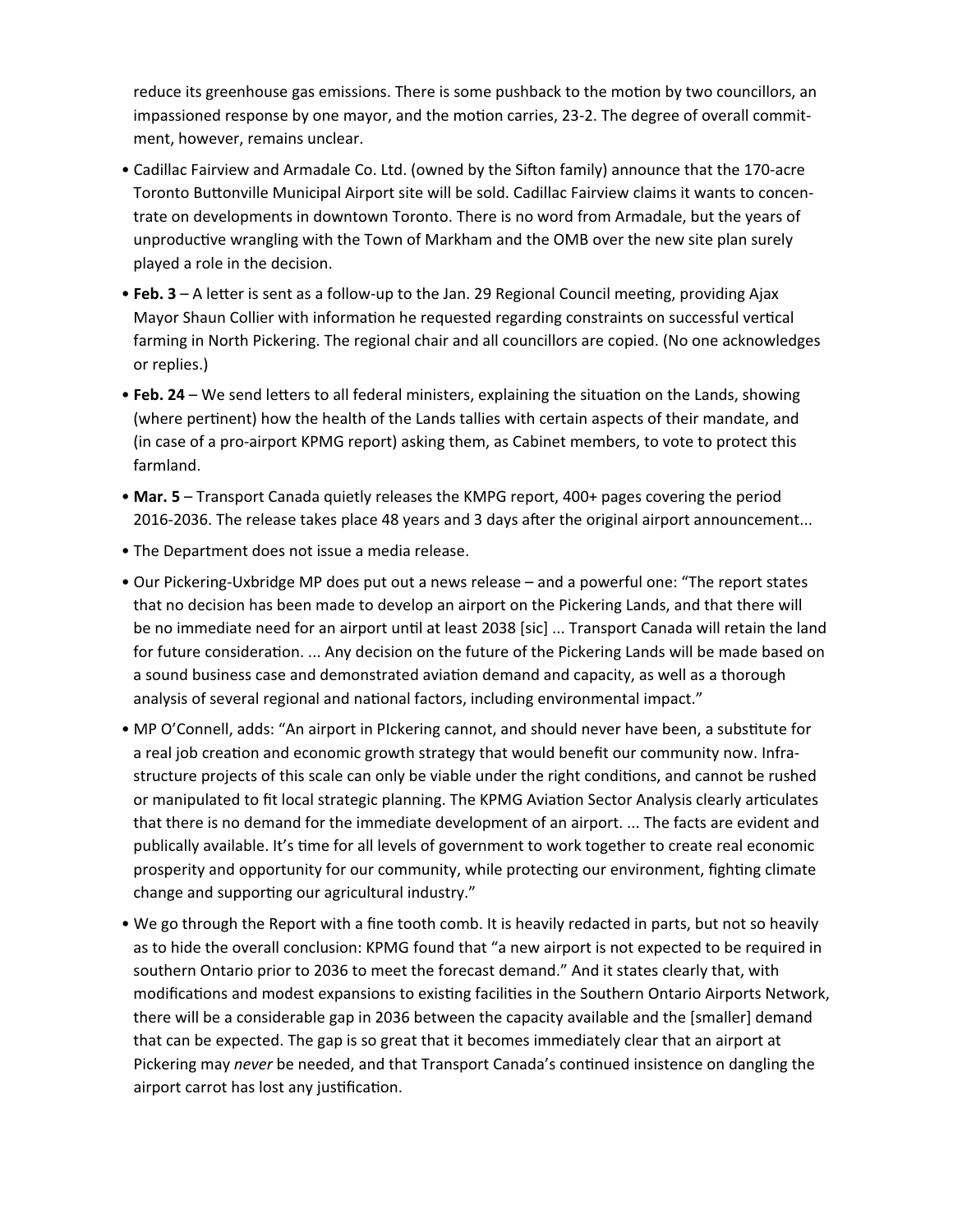- While the report refers to the potential for policy changes related to emissions, it does not engage with the potential effects and fall-out of the climate crisis. Had this aspect been given due consideration, the 64% gap between capacity and expected demand would have been even wider.
- Although Transport Canada's website claims that "the report was **not** intended to provide a recommendation on whether to build an airport on the Pickering Lands," we know that, had it identified a need for the airport, the pro-airport lobby's pressure on Transport Canada to act on this finding would have been considerable. Will the Supply and Demand Report's unequivocal conclusion put an end to the lobbying?
- PIckering's mayor, his solidly pro-airport CAO, and Durham Region's chair manage to spin the news 180 degrees. Mayor Ryan thinks the study has found that the airport *will* be needed in 2036 and he calls this "great news." The CAO professes to be "thrilled." Chair Henry finds the report's conclusion "exciting" and feels "encouraged."
- There is some local media uptake but, from a news point of view, the report's conclusion means that nothing has changed. So the limbo continues, as does the uncertainty – but there is much less than before.
- **Mar. 6** All the news is suddenly about COVID-19. Twenty confirmed cases in Ontario now. Within days there will be little else in the news feeds.
- We learn from the results of a Pickering resident's Access to Information request that Pickering's CAO was busy seeking sizable contributions from other local governments in 2019 to help Pickering fund a study that would rebut our 2018 agricultural study – and some of those officials were delighted to offer financial help!
- **Mar. 8** On our Facebook page, Pickering Councillor Maurice Brenner writes this: "While I can not speak for the Council, I have reviewed the KPMG Executive Summary and this is my position. The [Pickering] 2017 adopted Motion supported an Airport conditional on the outcome of a business case from the KPMG Report. I believe without a business case for today and for decades this condition has not been met which nullifies Pickering Support for an airport. I will be working to refocus City priorities [putting] an emphasis on addressing climate change and environmentally friendly new modes of transportation that will achieve the goal of 0 Carbon Footprint by 2050 – such as High Frequency Rail Service utilizing the Havelock line from Windsor to Montreal with a stop in Pickering."
- **Mar. 10** The Durham Post reports on the KPMG study and blatantly mischaracterizes the study's conclusion, saying that "Last week, Transport Canada released its KPMG Aviation Sector Analysis, which confirmed that the Greater Toronto Area (GTA) needs a new airport in 2036." The report said no such thing. In the public commenting below all the current pro-airport articles, almost all of it is utterly opposed to an airport.
- **Mar. 11** We hold our last in-person executive meeting for the foreseeable future; the country is shifting into shelter-in-place mode to try to slow the rate of COVID-19 transmission. Within days we will be obliged to postpone our AGM.
- **Mar. 18** Councillor Brenner asks Pickering staff to shift priorities from advocating for an aerotropolis to advocating for a Pickering station on the future higher-speed Havelock line that is under consideration by Ottawa. There are no objections by other councillors.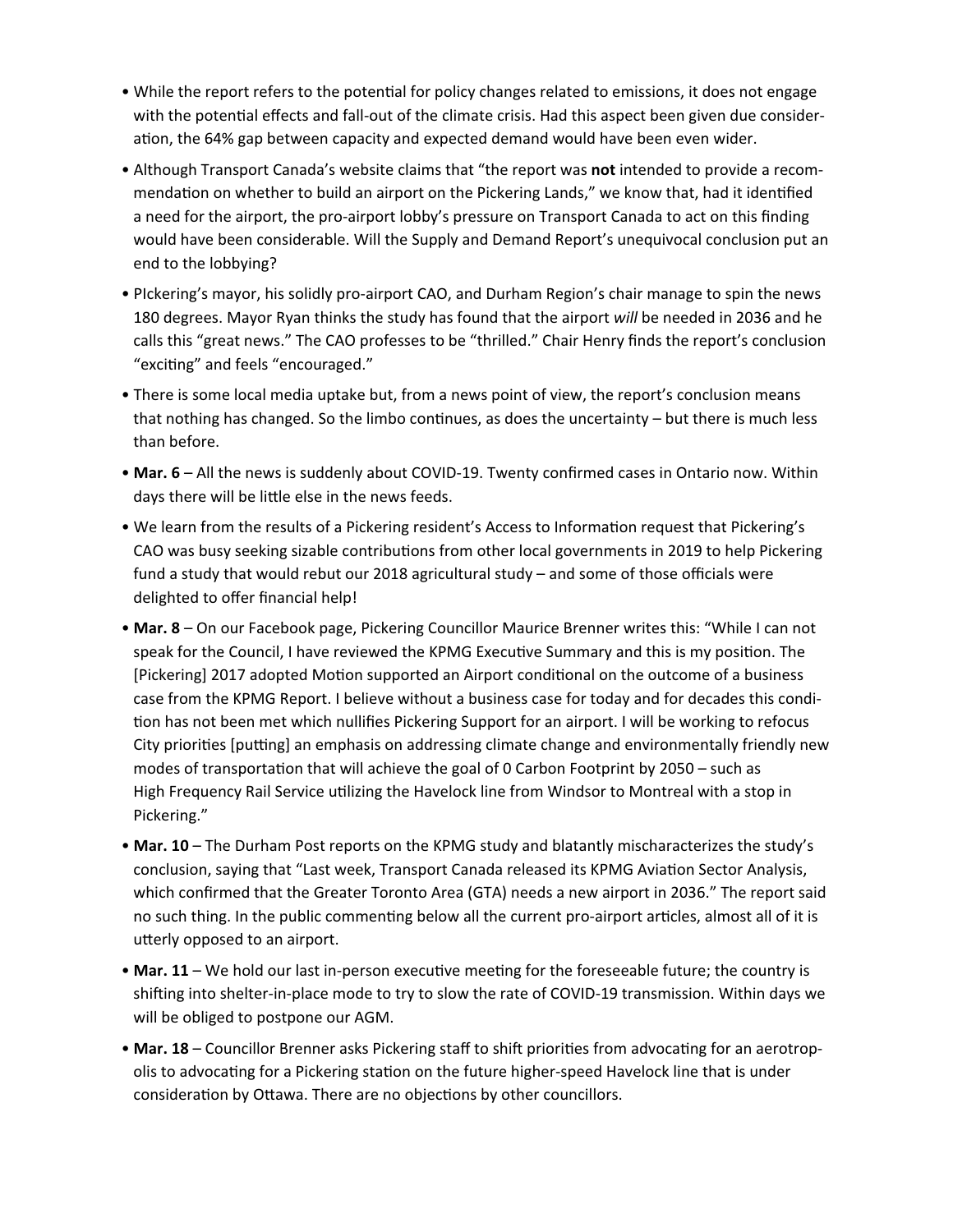- **Mar. 25** Transport Minister Garneau writes to Durham Regional Chair John Henry responding to letters from November and December, 2019, requesting the release of the KPMG study. The Minister tells Henry that the report was released on March 5, that no decision has been made to develop an airport, and that "any decision must be based on a sound business case" and other criteria. He reaffirms the study's finding that "there is no immediate need for additional airport capacity in the Greater Toronto Area before 2038 [sic]" and adds that "the Government of Canada will continue to engage directly with business, community and government stakeholders to determine the best path moving forward." This communication predates the debilitating effect that COVID-19 will soon have on the aviation sector worldwide.
- **Apr. 2** We send a letter to Pickering Council, demanding answers to a dozen questions raised by the Access to Information request (see Mar. 6). The CAO responds via e-mail (to short-circuit Council?), failing to answer most of the questions. His e-mail address does not accept replies...
- **Apr. 4** The number of US air passengers has dropped 95% in a month, thanks to COVID-19. The situation is global.
- **Apr. 19** We post our full "Response to the KMPG Study Report," a compilation of important passages and revelations, heavily annotated, and the Report's findings and conclusions clearly presented. Those conclusions are clear. No airport needed. Not even a hint of when it might be needed, if ever needed at all.
- **Apr. 21** Articles on the importance of growing food locally are starting to crop up everywhere. The fragility and unreliability of global food supply chains are becoming evident.
- **Apr. 27** Councillor Brenner fails to get Council's backing to stop expenditure on the aerotropolis project even though all other major expenditures of the City have been paused for the duration of the general CV-19 shut-down. He quizzes the director of economic development (sitting in for the CAO during the day's virtual council meeting) about his discovery that an Ottawa lobby group has been hired to press Transport Canada to proceed with a Pickering airport. He finally manages to uncover these details: the lobbyists (a firm called Counsel) have been hired by Durham Region, and the Region will be expecting Pickering to help cover the costs. Who knew about this? Just staff? Or were Pickering's mayor and just some councillors in the loop?
- **May 29** Invest Durham releases the results of Durham Region Business Survey #3, on the business community's evolving needs during the COVID-19 pandemic. Some 400 businesses responded. Although the survey had offered as an option the building a Pickering airport to help boost Durham Region's economic recovery, almost 70% of businesses indicated that, for an economic recovery to happen, they wanted to see programs or strategies that would "bring the local food & agriculture sector into the Region's downtowns." The top three strategies they selected as being best to help the recovery: "expanding high speed internet, supporting local programs and incorporating agri-business into urban downtown areas."
- We receive an undated response from Transport Canada to our request for (a) the full cost of the KPMG analysis study and (b) a cost breakdown by individual report. The full cost: \$799,710.61, of which the Supply and Demand report made up \$281,189.09; the Contextual Bridge report, \$27,000.00; the Type and Role report, \$99,787.91; and the Revenue Generation and Economic Impact Report, \$391,733.61. In other words, almost three quarters of the cost of this study went on a "what if"